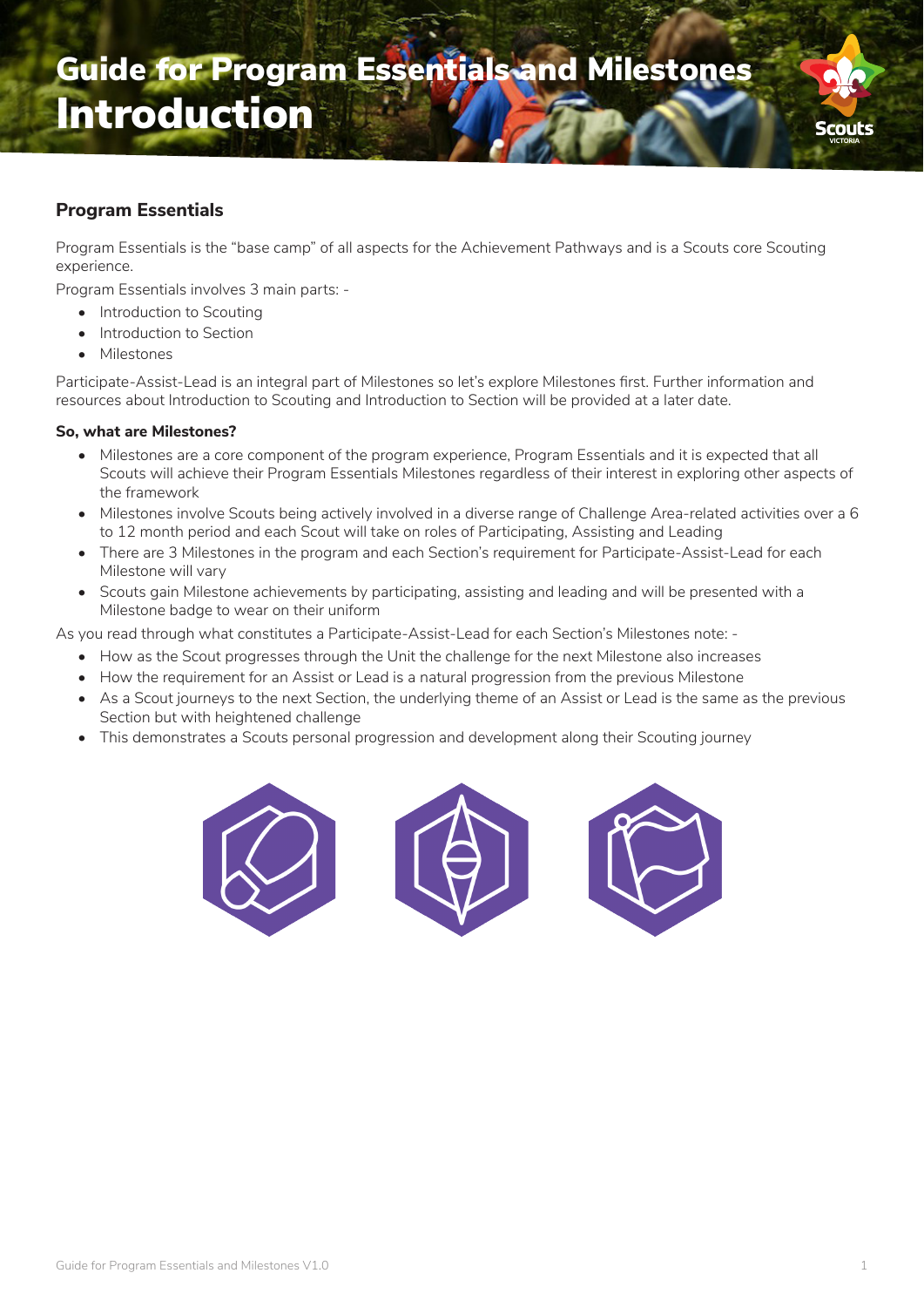## Guide for Program Essentials and Milestones Introduction



Use the following as guiding definitions of a Scout's Participate-Assist-Lead as they progress through the Milestones within your Section.

| <b>Joey Scouts</b> | <b>Milestone 1</b>                                           | <b>Milestone 2</b>                                           | <b>Milestone 3</b>                                                                            |
|--------------------|--------------------------------------------------------------|--------------------------------------------------------------|-----------------------------------------------------------------------------------------------|
| Participate        | Attendance and involvement in<br>the activities of the Unit. | Attendance and involvement in<br>the activities of the Unit. | Attendance and involvement in<br>the activities of the Unit.                                  |
| Assist             | Assist with a game.                                          | Assist with a game or small<br>activity.                     | Assist in a game or small<br>activity, including assisting with<br>the planning or reviewing. |
| Lead               | Take a leading role in a game or<br>small activity.          | Lead a game or small activity.                               | Lead a game or small activity,<br>including helping plan and<br>review.                       |

| <b>Cub Scouts</b> | <b>Milestone 1</b>                                                                | <b>Milestone 2</b>                                                                                | <b>Milestone 3</b>                                                |
|-------------------|-----------------------------------------------------------------------------------|---------------------------------------------------------------------------------------------------|-------------------------------------------------------------------|
| Participate       | Attendance and involvement in                                                     | Attendance and involvement in                                                                     | Attendance and involvement in                                     |
|                   | the activities of the Unit.                                                       | the activities of the Unit.                                                                       | the activities of the Unit.                                       |
| Assist            | Assist in planning, doing and                                                     | Assist in planning, doing and                                                                     | Assist in planning, doing and                                     |
|                   | reviewing a game.                                                                 | reviewing a small activity.                                                                       | reviewing a larger activity.                                      |
| Lead              | Lead a game and take a leading<br>role during either planning or<br>reviewing it. | Lead an activity or larger game<br>and take a leading role during<br>both planning and reviewing. | Lead the planning, doing and<br>reviewing for a Section activity. |

| <b>Scouts</b> | <b>Milestone 1</b>                                                                  | <b>Milestone 2</b>                                                                                                                                                                                                                                                           | <b>Milestone 3</b>                                                                                                                                                                                                                                                          |
|---------------|-------------------------------------------------------------------------------------|------------------------------------------------------------------------------------------------------------------------------------------------------------------------------------------------------------------------------------------------------------------------------|-----------------------------------------------------------------------------------------------------------------------------------------------------------------------------------------------------------------------------------------------------------------------------|
| Participate   | Attendance and involvement in<br>the activities of the Unit.                        | Active participation in a<br>Challenge Area-related activity<br>reviewing your learning.                                                                                                                                                                                     | Active participation in a<br>Challenge Area-related activity<br>reviewing your learning.                                                                                                                                                                                    |
| Assist        | Assist in planning, doing and<br>reviewing an activity.                             | Assisting the organisation of a<br>Challenge Area-related event,<br>including delivery of at least<br>one activity.                                                                                                                                                          | Assisting the organisation of a<br>Challenge Area-related event,<br>including delivery of at least one<br>activity.                                                                                                                                                         |
| Lead          | Lead an activity and take a<br>leading role during in planning<br>and reviewing it. | Organising the program for a<br>Challenge Area-related event<br>(eg. A Unit night or camp)<br>and leading the running of it,<br>including arranging multiple<br>activities. This may include<br>acting as a Project Patrol<br>Leader for a Challenge Area-<br>based project. | Organising the program for a<br>Challenge Area-related event<br>(eg. A Unit night or camp)<br>and leading the running of it,<br>including arranging multiple<br>activities. This may include<br>acting as a Project Patrol Leader<br>for a Challenge Area-based<br>project. |